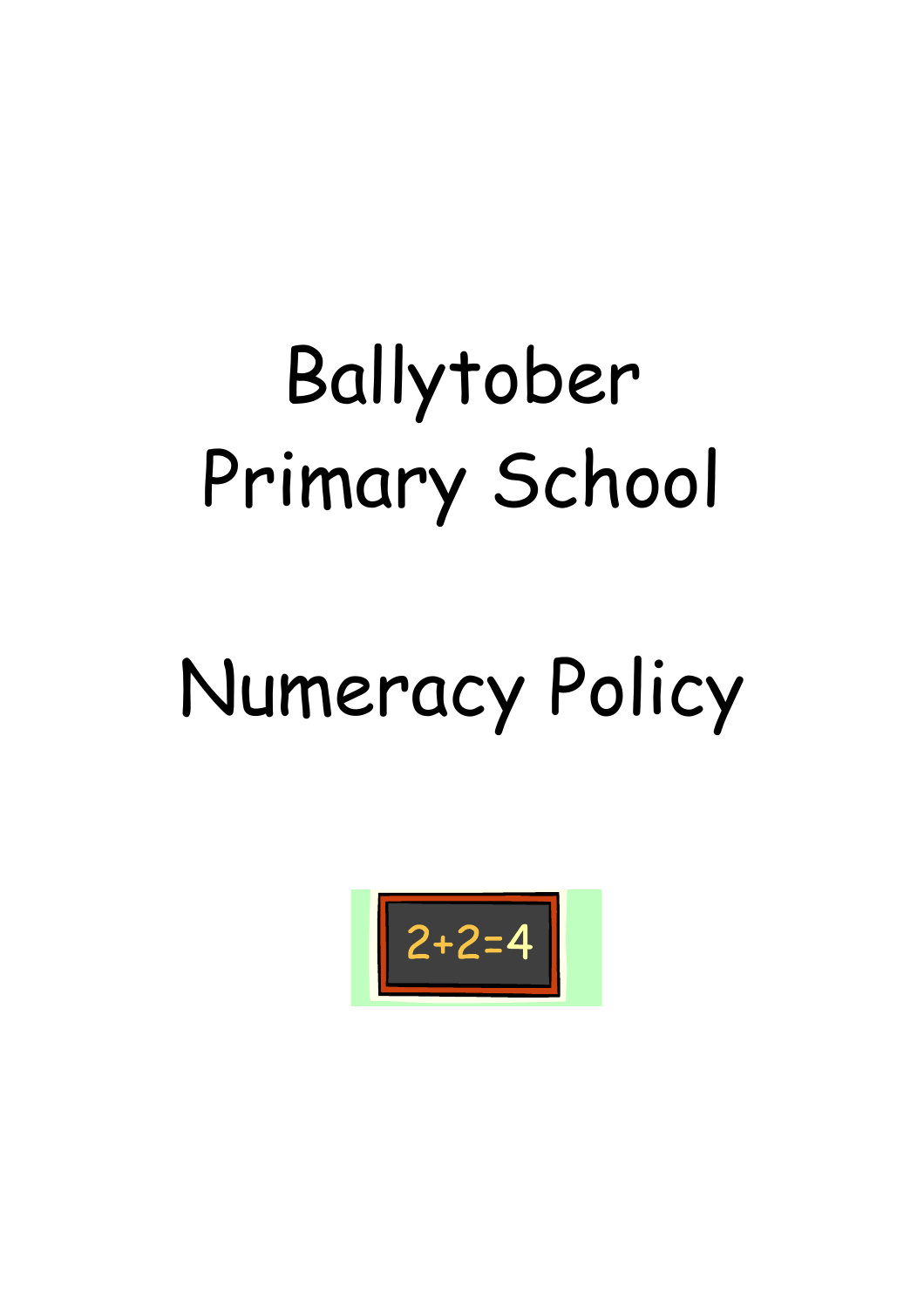## Definition

The term "numeracy" has many connotations. For the proverbial 'man in the street' numeracy means having a familiarity or working knowledge of the four rules of arithmetic – addition, subtraction, multiplication and division. When questioned about this the definition is quickly extended to the application of these rules to everyday situations. In so doing the distinction between numeracy and mathematics is eroded.

Numeracy is an 'at – home ness' with number, the operations on number, the application of number to a whole range of every day situations, the representation of number in diverse forms including graphical representation, and the ability to estimate and approximate number in differing formats and in a range of situations.

It is important that prior to considering the formulation of a Numeracy Policy that the role of numeracy within mathematics is clear. Numeracy and mathematics are, for all intents and purposes, synonymous terms.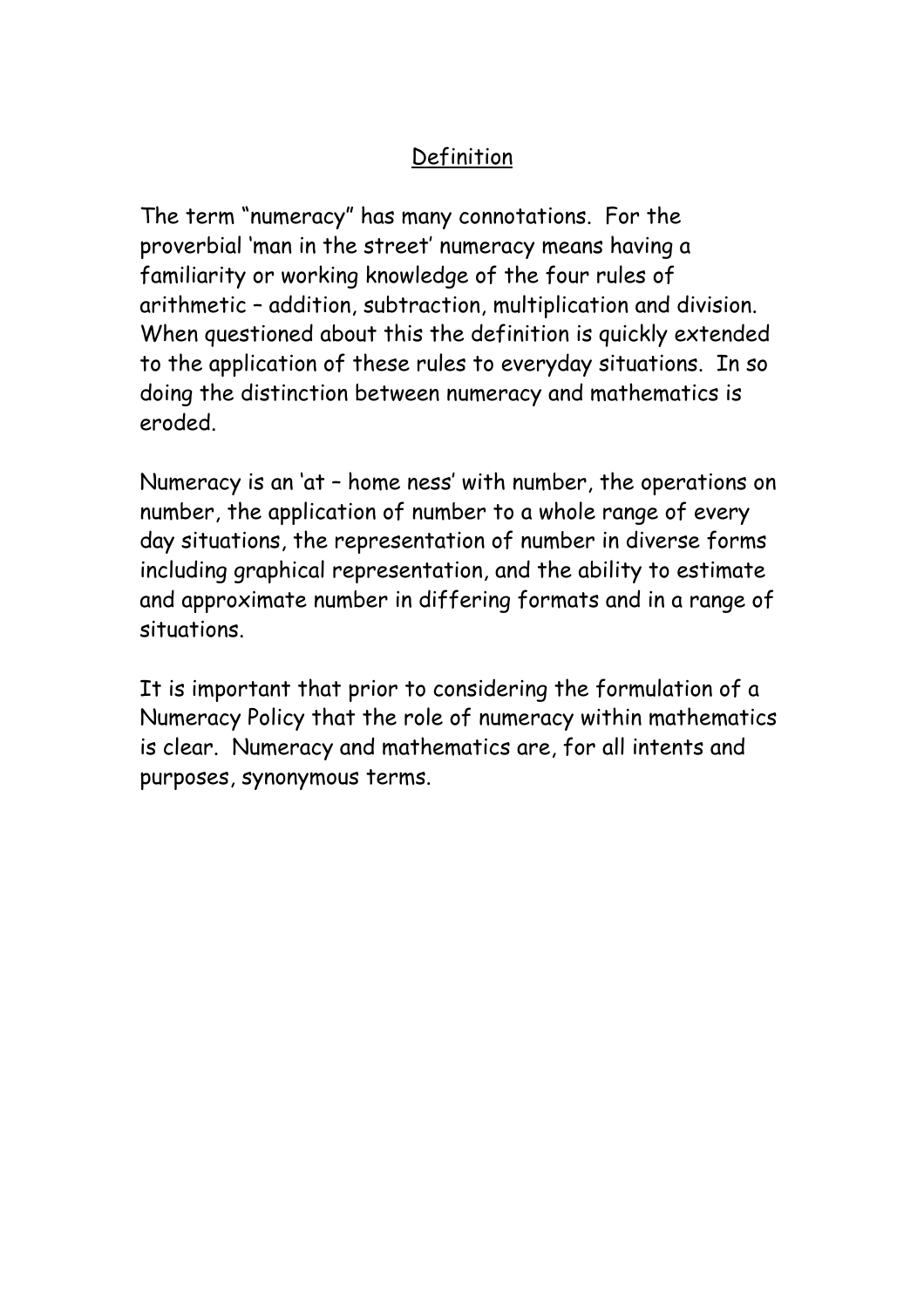## About the School

Ballytober Primary School is a small rural school on the outskirts of the village of Bushmills. The school consists of two permanent classrooms and two mobiles, one of which is used exclusively for the teaching of Key Stage One, and the other for the teaching of Primaries five and six.

We have a staff of three permanent, one full time temporary teacher, and one part-time teacher.

Primary One have a classroom assistant for 16 hours per week and a further classroom assistant is employed for 15 hours per week for the specific needs of a child within the classroom.

A further classroom assistant is employed for 20 hours per week and works mainly within Key Stage Two.

Throughout the year various individuals are employed on a voluntary basis or through various schemes or courses such as those participating in G.N.V.Q qualifications to assist in each classroom.

The school has extensive grounds and efforts have been made over the years to enhance it by the planting of indigenous trees and plants.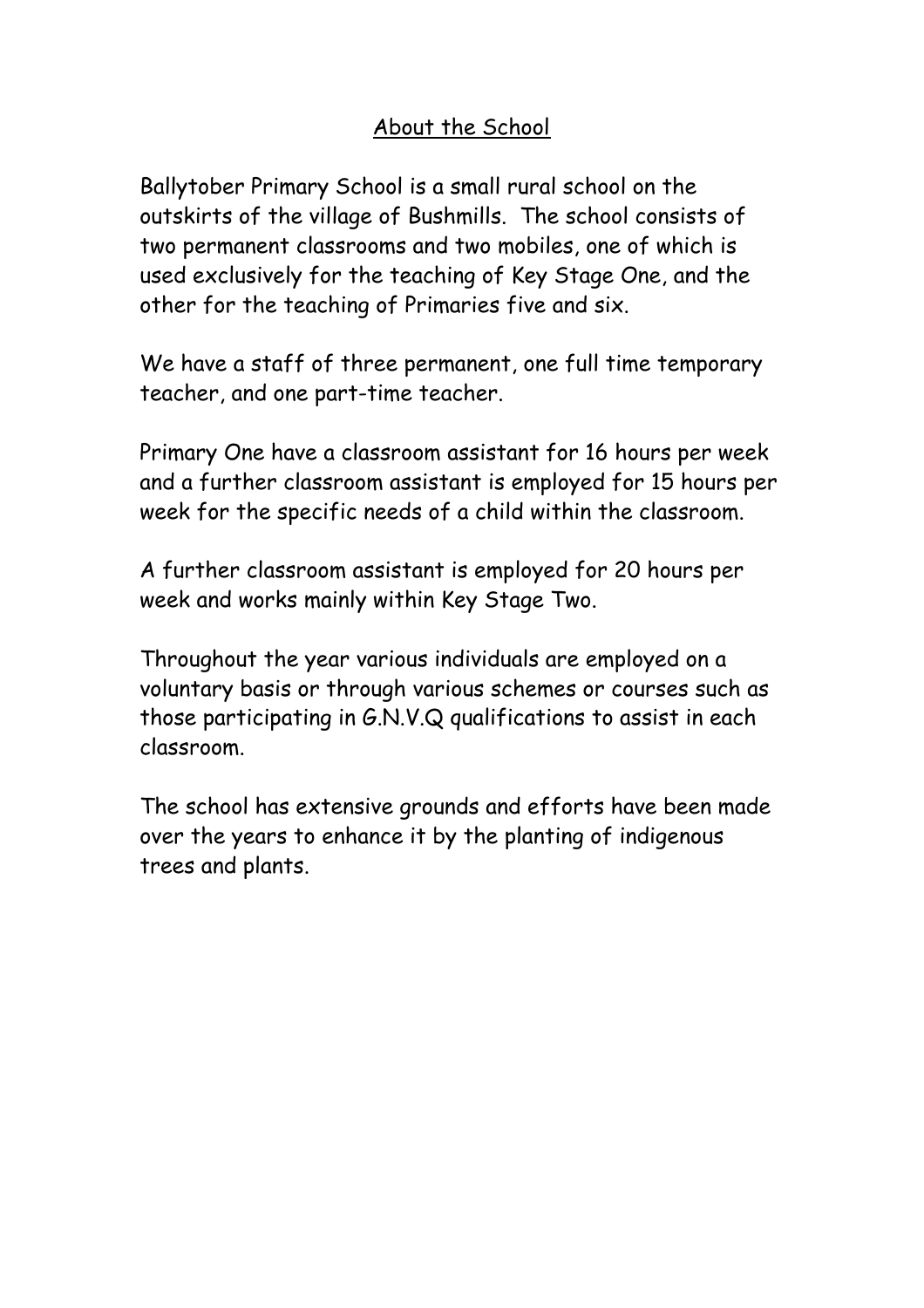## Introduction

We, as a staff teach numeracy because:

- It is an essential tool for life.
- It contributes to the development of number.
- It is enjoyable.
- It is a compulsory part of the N.I. Curriculum.

## Aims

Ours aims as a staff are:

- To encourage the effective use of numeracy.
- To develop the ability to think clearly and logically.
- To develop in pupils personal qualities of perseverance, confidence, independence and co-operation with others.
- To enable all pupils to experience success and pleasure through practical activities.
- To enable pupils to communicate effectively through the medium of numeracy.
- To foster an understanding of numeracy through a process of enquiry and experiment.
- To encourage mastery of basic numeracy skills and knowledge.
- To encourage parents to become involved in their children's learning.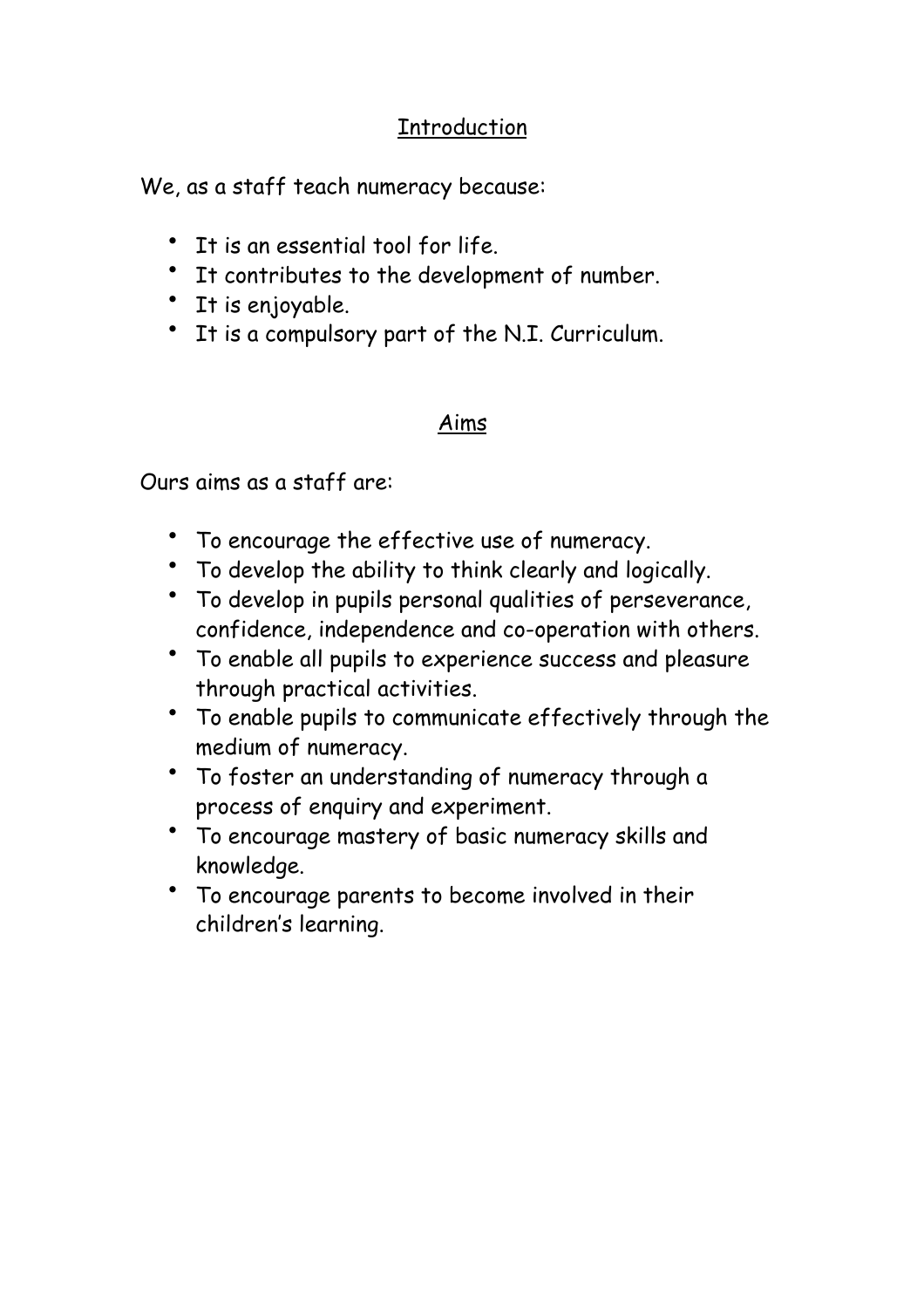#### Resources

#### Personnel

Every member of staff has a responsibility for developing numeracy.

The subject Co-ordinator will take initial responsibility for the development of policies and schemes in conjunction with all other members of staff.

In-service training, when and where available, will be considered and arranged through the Numeracy Advisory Service.

We will work together, as a whole staff, to develop schemes, which will follow closely the Programmes of Study for Northern Ireland.

#### Equipment

The Co-ordinator will be responsible for liasing with other staff members, and assisting with the ordering, monitoring and maintaining of numeracy equipment.

Equipment will be ordered and renewed within the constraints of the annual budget, and when various funds are made available through fund raising etc.

All numeracy equipment will be stored in the classrooms and shared when appropriate.

#### Printed matter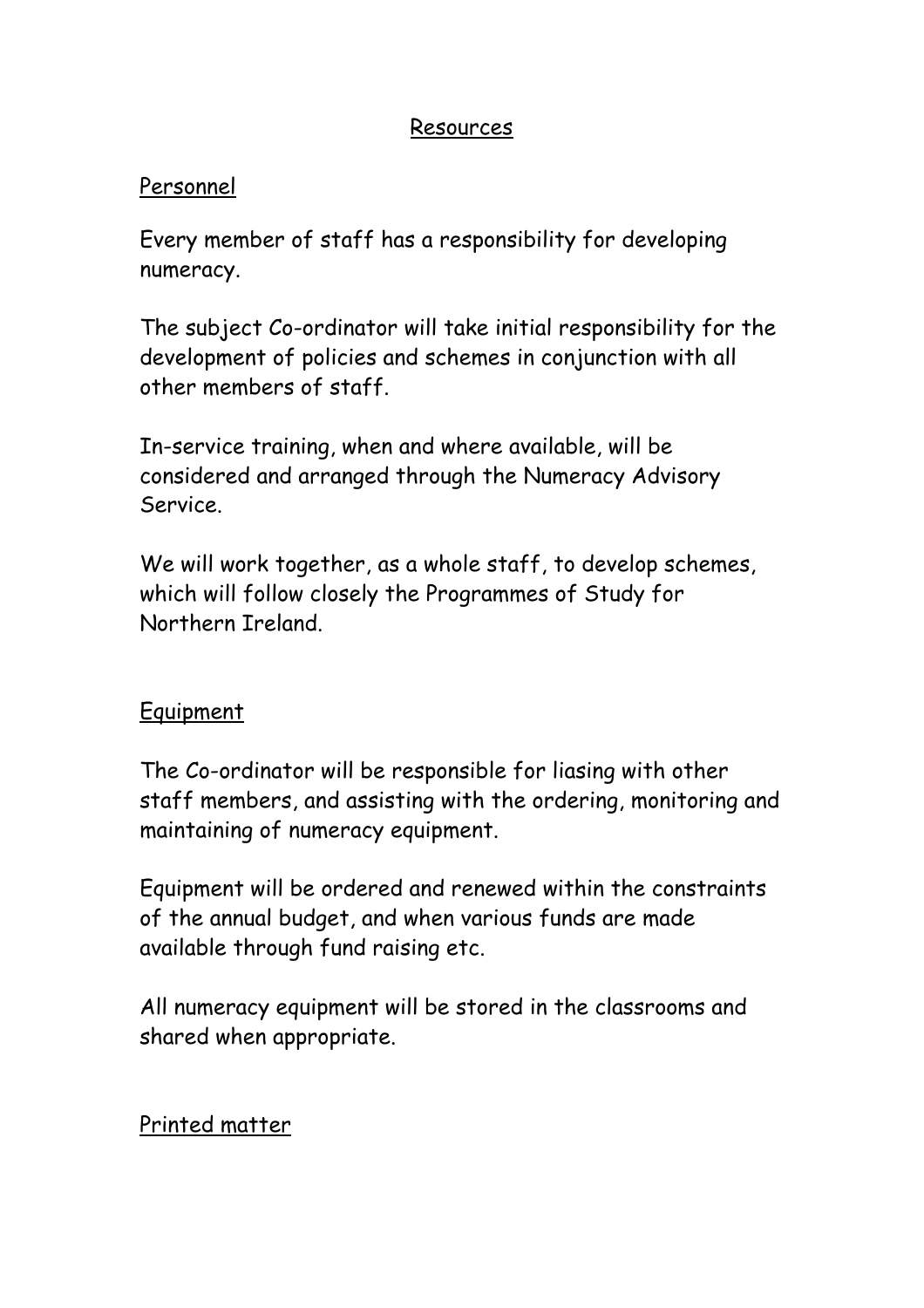Our main scheme is Heinnemann. We have now also begun to focus on the new scheme devised by the N.E.E.L.B drawn up in accordance with the revised curriculum. However, photocopiable materials drawn from various sources supplement both.

#### I.C.T. resources

Every classroom is equipped with computers, television, video/ D.V.D, radio and C.D players.

Suitable software located on the C2K network, and appropriate Internet sites are available to each Key Stage.

#### School Environment

We aim to make use of the school buildings, grounds and immediate surroundings to promote numeracy concepts.

Classroom Organisation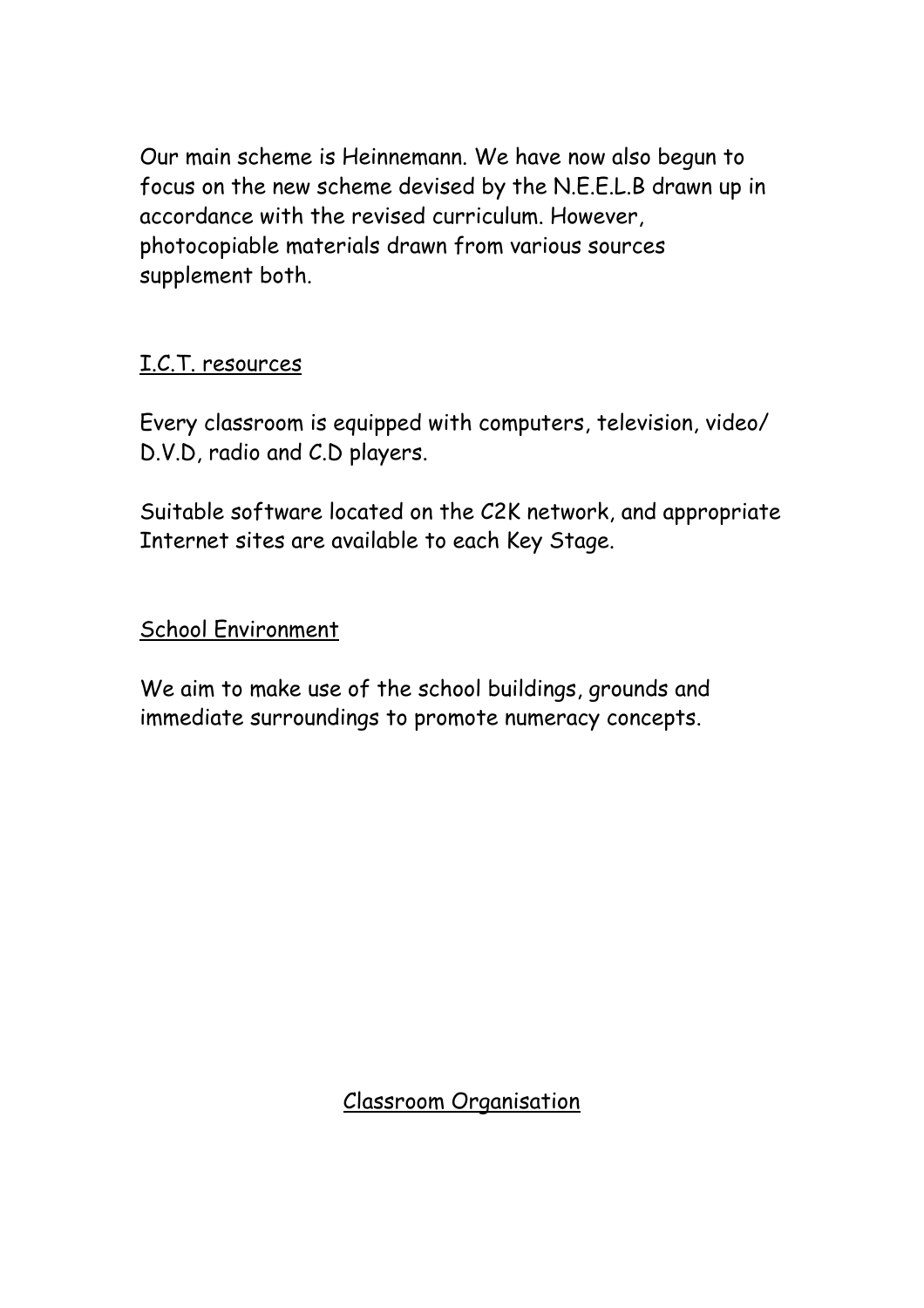We aim to give our pupils a variety of learning experiences in numeracy lessons. These will include:

Discussion Pencil and paper Mental work Calculator work Games and Puzzles Broadcasts Use of I.C.T Use of the environment Problems Investigations Practical activities Estimation

The teaching strategies used will include practical teacher demonstration, individual, paired, group and class teaching. These teaching strategies will match:

- The level of understanding of the pupil.
- The age and ability of the pupil.
- The nature of the topic.
- The available resources.

Continuity and Progression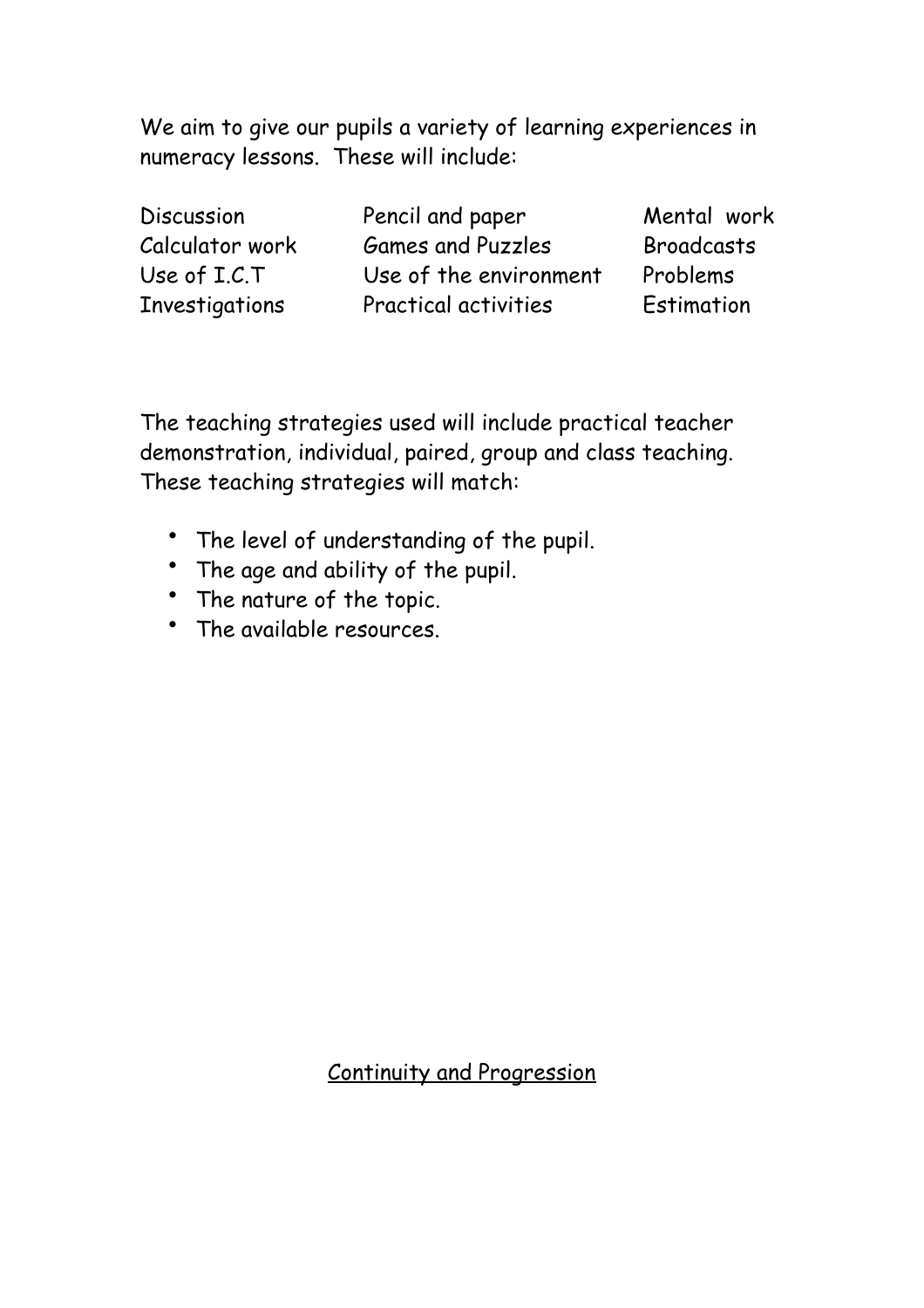We use the Lines of Development to ensure continuity and progression throughout the school in all five numeracy areas.

Overall schemes and half term planners ensure the content of the Northern Ireland Curriculum are covered.

Continuity is ensured by whole staff agreement on:

- Programmes of Study/Northern Ireland Curriculum for numeracy (as appropriate)
- Numeracy language and conventions.
- Compatibility of teaching approaches.
- Development of schemes of work.
- Appropriate teaching strategies.
- Classroom organisation.
- Resources and materials.
- Assessment and recording procedures.

Monitoring and Evaluation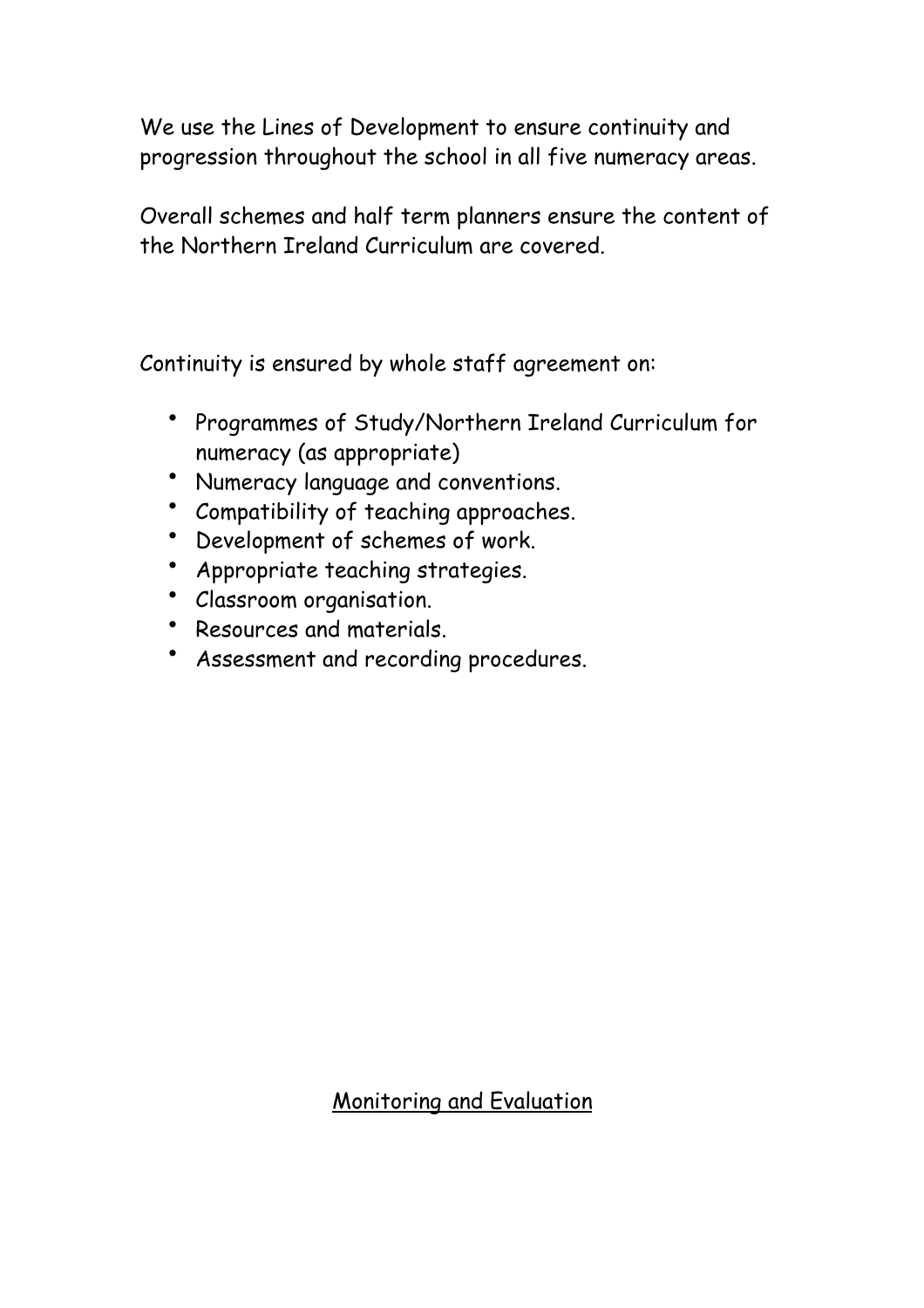Monitoring and evaluation are integral parts of teaching and learning and the responsibility of all staff.

The Co-ordinator will oversee the progress we are making towards fulfilling our aims.

This will be done through:

- Evaluation of pieces of work. (internal standardization)
- Displays of work in a particular A.T. or area of numeracy.
- Informal discussions with staff.
- Formal numeracy meetings.
- Regular reviews of the Numeracy Action Plan and Schemes of work.

The evidence, which we gather through these procedures, will be evaluated regularly. We will try to ensure that the pupils' work is of a high standard and that these standards are evaluated, maintained or, in some identified areas, improved.

We intend to do this through:

- Class, topic and/or end of term tests.
- End of Key Stage results.
- Formal and informal assessment undertaken as part of normal classroom teaching.
- Observation of practical activities.
- Discussions with pupils.

Monitoring and Evaluation (cont.)

• Quality marking of pupils' work, including discussion on areas of weakness and ways of improving.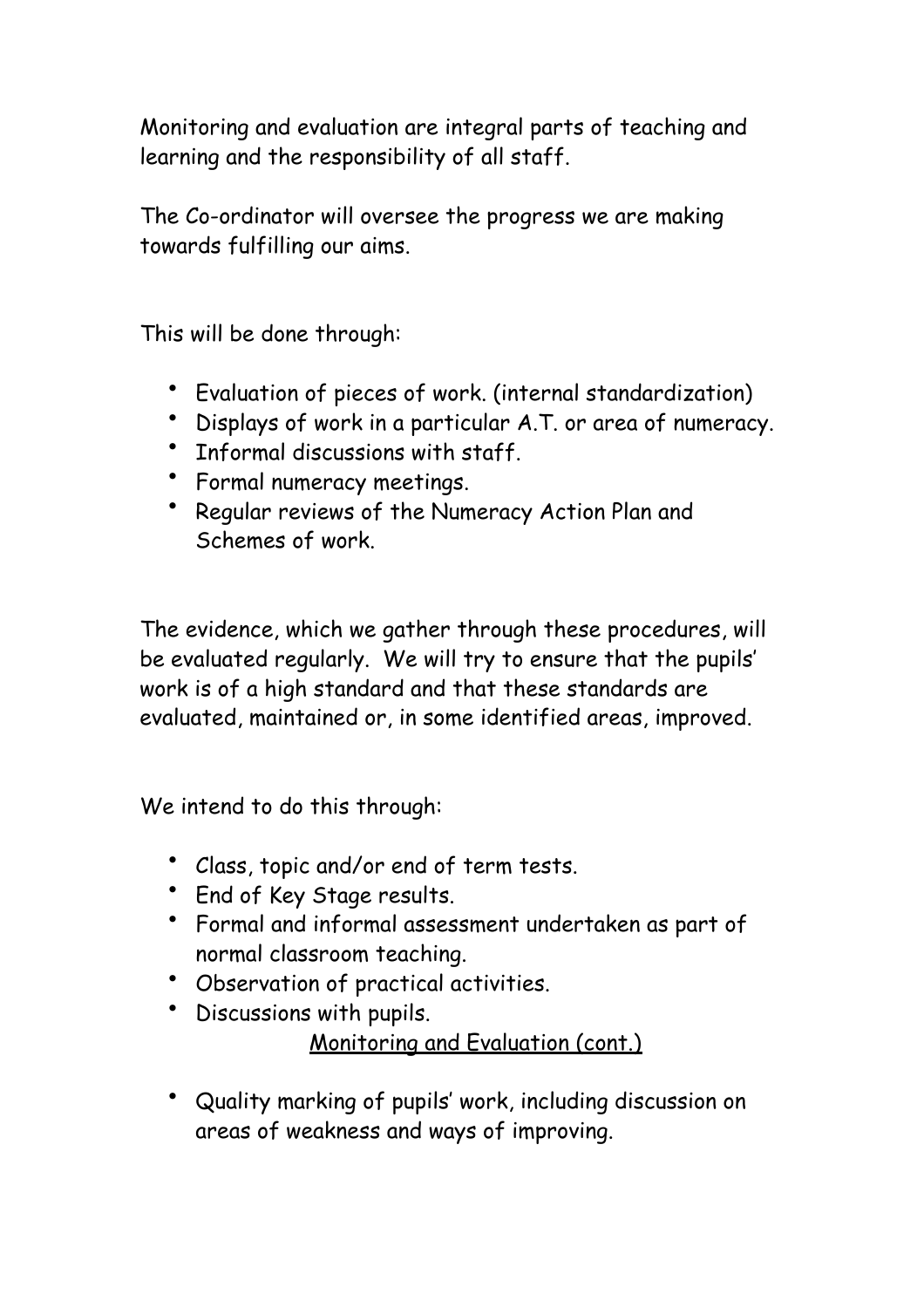- Use of assessment, recording and reporting procedures.
- Regular detailed and comprehensive information given to parents about a pupil's achievement and progress.

## Cross Subject Links/I.C.T. and Cross Curricular Themes

Numeracy contributes to many other subjects of the curriculum. Other subjects can provide the opportunity to develop and enhance numeracy skills and knowledge. Numeracy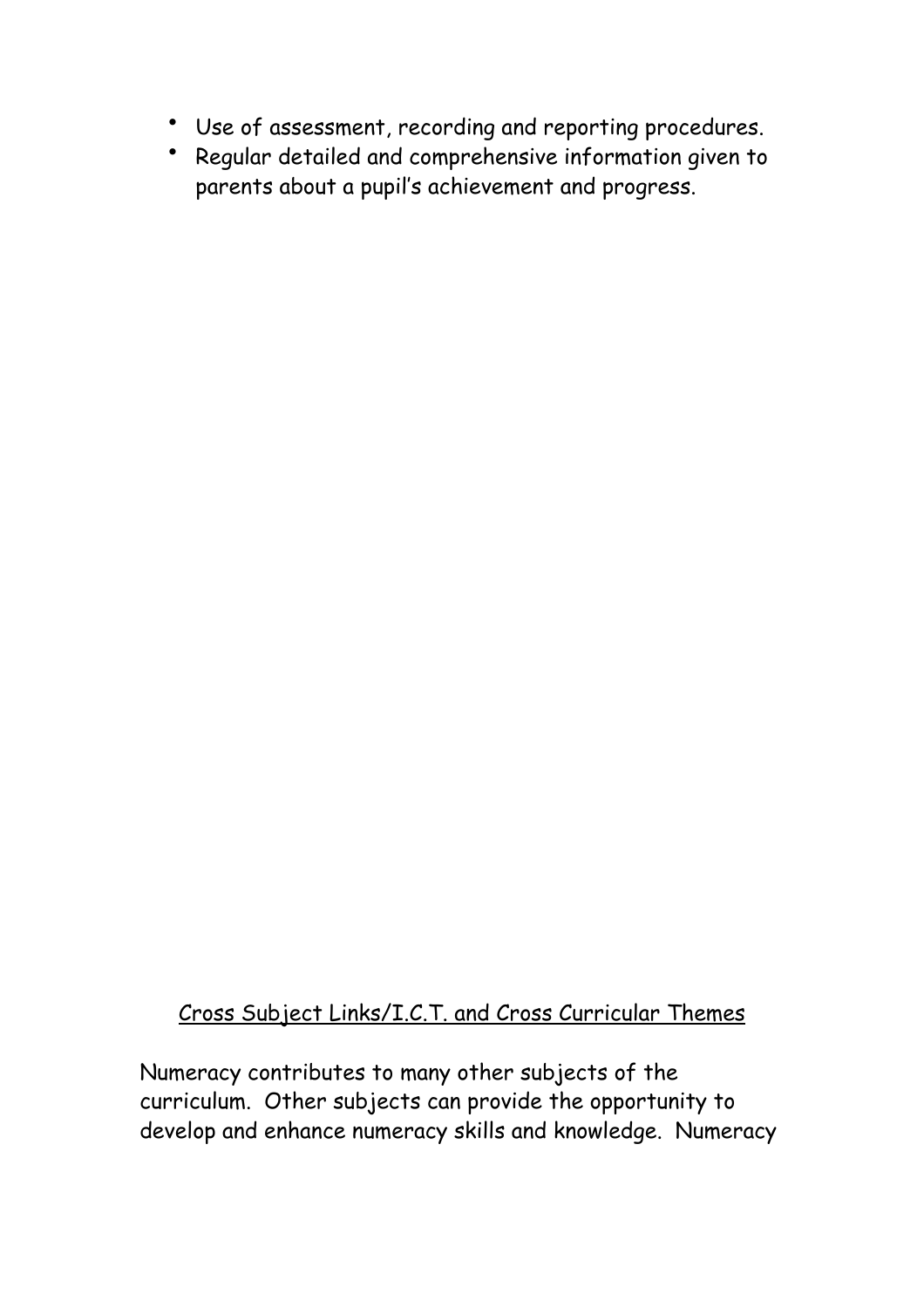also makes a significant contribution to the development of more general skills such as communicating, reasoning and problem solving. Opportunities for developing numeracy across other subjects and CCT are being and will be incorporated into the Schemes of Work.

I.C.T. is an integral part of the planning and delivery of the numeracy curriculum. Each teacher aims to integrate specific programs and games supplied on the C2K system into their classroom teaching as and where appropriate. Details of the part this plays in supporting the teaching and learning will be included in the Schemes of Work.

## Home/School Links

Parents will be kept informed of the progress of their children and encouraged to participate in and support their education.

This will be done through:

- Interviews in the Autumn term.
- Written reports in the Summer term.
- Well-chosen homework activities, relevant to the topic being studied and reinforcement of the lesson of the day.
- Displays of work
- Prize giving.

# Differentiation and Equal Opportunities

Staff will provide a differentiated learning environment, which will take account of:

• Gender.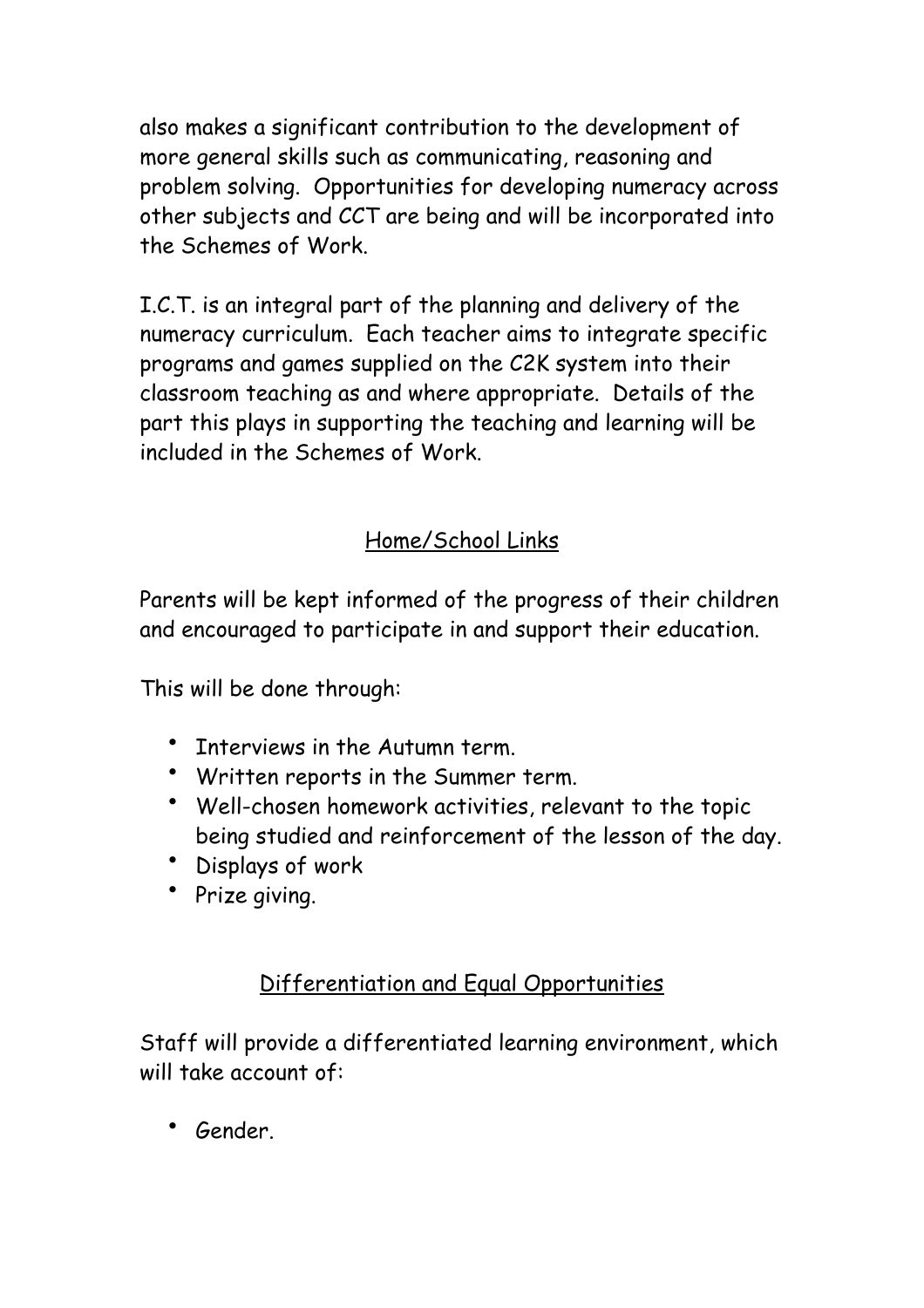- High and low achievers.
- Children with Special Educational Needs.

In line with the Code of Practice, the special needs of individual pupils will be catered for through consultation with parents, SENCO and C0-ordinators as well as other appropriate agencies. (See Special Needs Policy) To ensure early intervention when needed, we will monitor the progress of all pupils on a daily basis.

#### The Way Forward

In this academic year, 2007/2008, we are currently involved in the R.A.I.N. project. (Raising Achievement in Numeracy.) It is intended, therefore, that we will meet to set targets and put into operation plans to raise standards in numeracy with a view